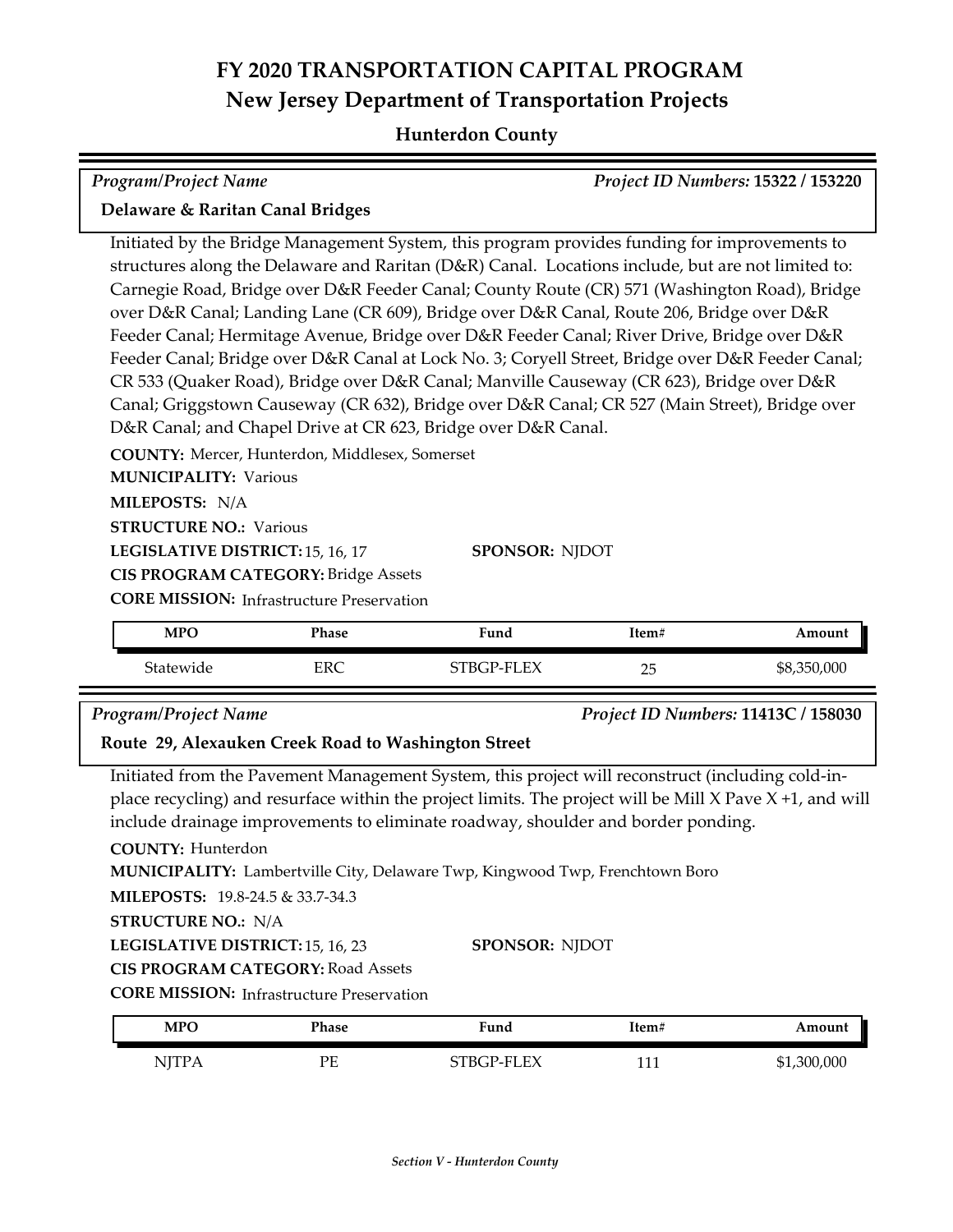# **FY 2020 TRANSPORTATION CAPITAL PROGRAM New Jersey Department of Transportation Projects**

#### **Hunterdon County**

| <b>Program/Project Name</b>                                                                                                          |                                                  |                                                                                                                                                                                                                                                                                                                                                                                                                                                                                                                                                                                                                             |       | Project ID Numbers: 16351 / 163510 |  |
|--------------------------------------------------------------------------------------------------------------------------------------|--------------------------------------------------|-----------------------------------------------------------------------------------------------------------------------------------------------------------------------------------------------------------------------------------------------------------------------------------------------------------------------------------------------------------------------------------------------------------------------------------------------------------------------------------------------------------------------------------------------------------------------------------------------------------------------------|-------|------------------------------------|--|
| Route 29, Bridge over Copper Creek                                                                                                   |                                                  |                                                                                                                                                                                                                                                                                                                                                                                                                                                                                                                                                                                                                             |       |                                    |  |
|                                                                                                                                      |                                                  |                                                                                                                                                                                                                                                                                                                                                                                                                                                                                                                                                                                                                             |       |                                    |  |
| modified in 1936.                                                                                                                    |                                                  | Initiated by the Bridge Management System, this project will replace the culvert, built circa 1910 and                                                                                                                                                                                                                                                                                                                                                                                                                                                                                                                      |       |                                    |  |
| <b>COUNTY: Hunterdon</b>                                                                                                             |                                                  |                                                                                                                                                                                                                                                                                                                                                                                                                                                                                                                                                                                                                             |       |                                    |  |
| <b>MUNICIPALITY: Kingwood Twp</b>                                                                                                    |                                                  |                                                                                                                                                                                                                                                                                                                                                                                                                                                                                                                                                                                                                             |       |                                    |  |
| MILEPOSTS: 33.19                                                                                                                     |                                                  |                                                                                                                                                                                                                                                                                                                                                                                                                                                                                                                                                                                                                             |       |                                    |  |
| STRUCTURE NO.: 1009150                                                                                                               |                                                  |                                                                                                                                                                                                                                                                                                                                                                                                                                                                                                                                                                                                                             |       |                                    |  |
|                                                                                                                                      | <b>LEGISLATIVE DISTRICT:23</b><br>SPONSOR: NJDOT |                                                                                                                                                                                                                                                                                                                                                                                                                                                                                                                                                                                                                             |       |                                    |  |
|                                                                                                                                      | <b>CIS PROGRAM CATEGORY: Bridge Assets</b>       |                                                                                                                                                                                                                                                                                                                                                                                                                                                                                                                                                                                                                             |       |                                    |  |
|                                                                                                                                      | <b>CORE MISSION:</b> Infrastructure Preservation |                                                                                                                                                                                                                                                                                                                                                                                                                                                                                                                                                                                                                             |       |                                    |  |
| <b>MPO</b>                                                                                                                           | Phase                                            | Fund                                                                                                                                                                                                                                                                                                                                                                                                                                                                                                                                                                                                                        | Item# | Amount                             |  |
|                                                                                                                                      |                                                  |                                                                                                                                                                                                                                                                                                                                                                                                                                                                                                                                                                                                                             |       |                                    |  |
|                                                                                                                                      |                                                  |                                                                                                                                                                                                                                                                                                                                                                                                                                                                                                                                                                                                                             |       |                                    |  |
| <b>NJTPA</b>                                                                                                                         | PE                                               | STBGP-OS-BRDG                                                                                                                                                                                                                                                                                                                                                                                                                                                                                                                                                                                                               | 112   | \$400,000                          |  |
|                                                                                                                                      |                                                  |                                                                                                                                                                                                                                                                                                                                                                                                                                                                                                                                                                                                                             |       |                                    |  |
| <b>Program/Project Name</b><br>Route 78 Rockfall Mitigation, Bethlehem Township                                                      |                                                  |                                                                                                                                                                                                                                                                                                                                                                                                                                                                                                                                                                                                                             |       | Project ID Numbers: 15338 / 153380 |  |
| mesh drapes, and rock catch fences.<br><b>COUNTY: Hunterdon</b><br><b>MUNICIPALITY: Bethleham Twp</b><br><b>MILEPOSTS: 10.1-10.3</b> |                                                  | The existing rock cuts exhibit over steepened slope angles and are in a highly fractured and<br>weathered condition. The slopes average over 100' in height, and exhibit many loose boulders and<br>overhanging blocks. The limited catch area at the toe (average 5' wide) does not sufficiently retain<br>falling rock. In addition, the EB cut slope becomes completely ice covered during winter, causing ice<br>jacking and displacement of large rock blocks. Falling rock often reaches the roadway surface.<br>Rockfall mitigation measures are anticipated to include mass excavation, scaling, rock bolting, wire |       |                                    |  |
| <b>STRUCTURE NO.: N/A</b>                                                                                                            |                                                  |                                                                                                                                                                                                                                                                                                                                                                                                                                                                                                                                                                                                                             |       |                                    |  |

**CIS PROGRAM CATEGORY:** Safety Management

**CORE MISSION: Safety** 

| <b>MPO</b>     | Phase  | Fund        | Item#           | Amount      |
|----------------|--------|-------------|-----------------|-------------|
| $\sqrt{1}$ TPA | $\cap$ | <b>NHPP</b> | 10 <sub>0</sub> | \$9,000,000 |
| .              | ັບ⊥ະ   | TT T        | 133             |             |